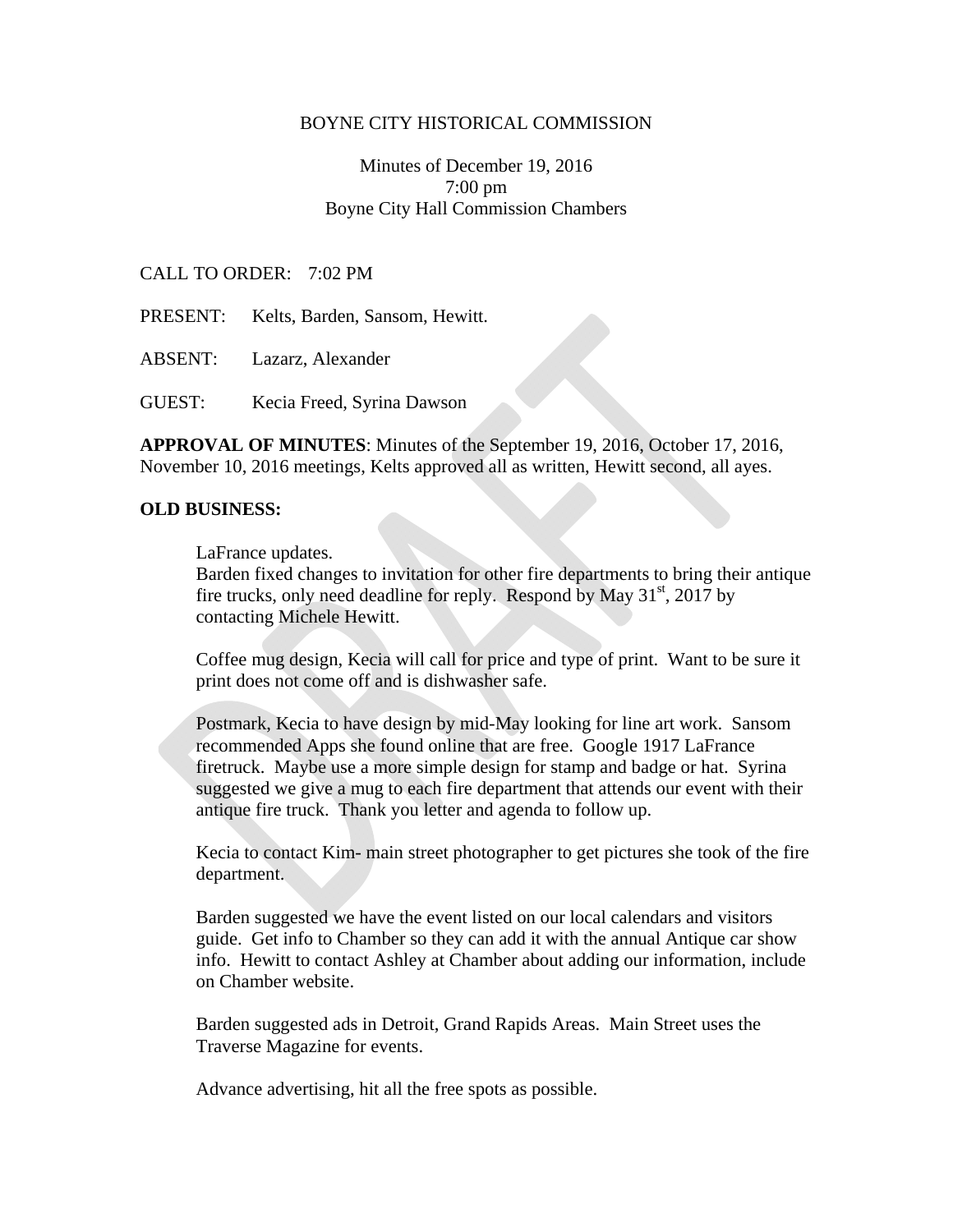Other sites to have advertise: Pure Michigan Traverse Magazine Local TV stations Jack's Journal Chamber Newsletter

Facebook page, use photos that Kim (main street) has taken , utube video. Link off of Chamber and Main Street.

Barden will talk to Chamber about how we can collaborate efforts to advertise. Publicity thru post office to members that collect postmarks.

Petoskey Area visitor's bureau has a grant deadline, Syrina will check on this.

# **NEW BUSINSESS:**

- A. Regular Quarterly schedule, March 20, 2017, June 19, 2017 September 18, 2017, December 18, 2017. 3<sup>rd</sup>. Monday at 5:00pm. Motiond by Sansom, second by Kelts, all ayes. Special meetings as needed.
- B. Board application from Syrina Dawson, Hewitt motioned to accept with a recommendation to city commission to approve, second by Kelts, all ayes.
- C. Concept for new museum, can we save money by holding off on anything in built in's or otherwise. Money saved would go towards planning service. At this point 2,000 would be available. Sansom motioned to have removal of platform, eliminate both walls, and showcase to allow cost savings to be applied towards museum planning services, second by Kelts, all ayes. Approximate cost savings 2,000.
- D. RFP for museum planning services post as normal procedure for the city and invitation to list of bidders that we will mail too. Motioned by Hewitt that we make a recommendation to the city commission to move forward with RFP for the museum planning services, second by Kelts, all ayes.

Budget for FYE 2018 needs to be reviewed.

## **CITIZENS COMMENTS:**

Kelts asked if we had seen the "Last River Draw Sculpture".

## **COMMUNICATIONS:**

Hewitt shared photos that the Charlevoix Museum had sent to us for our collection.